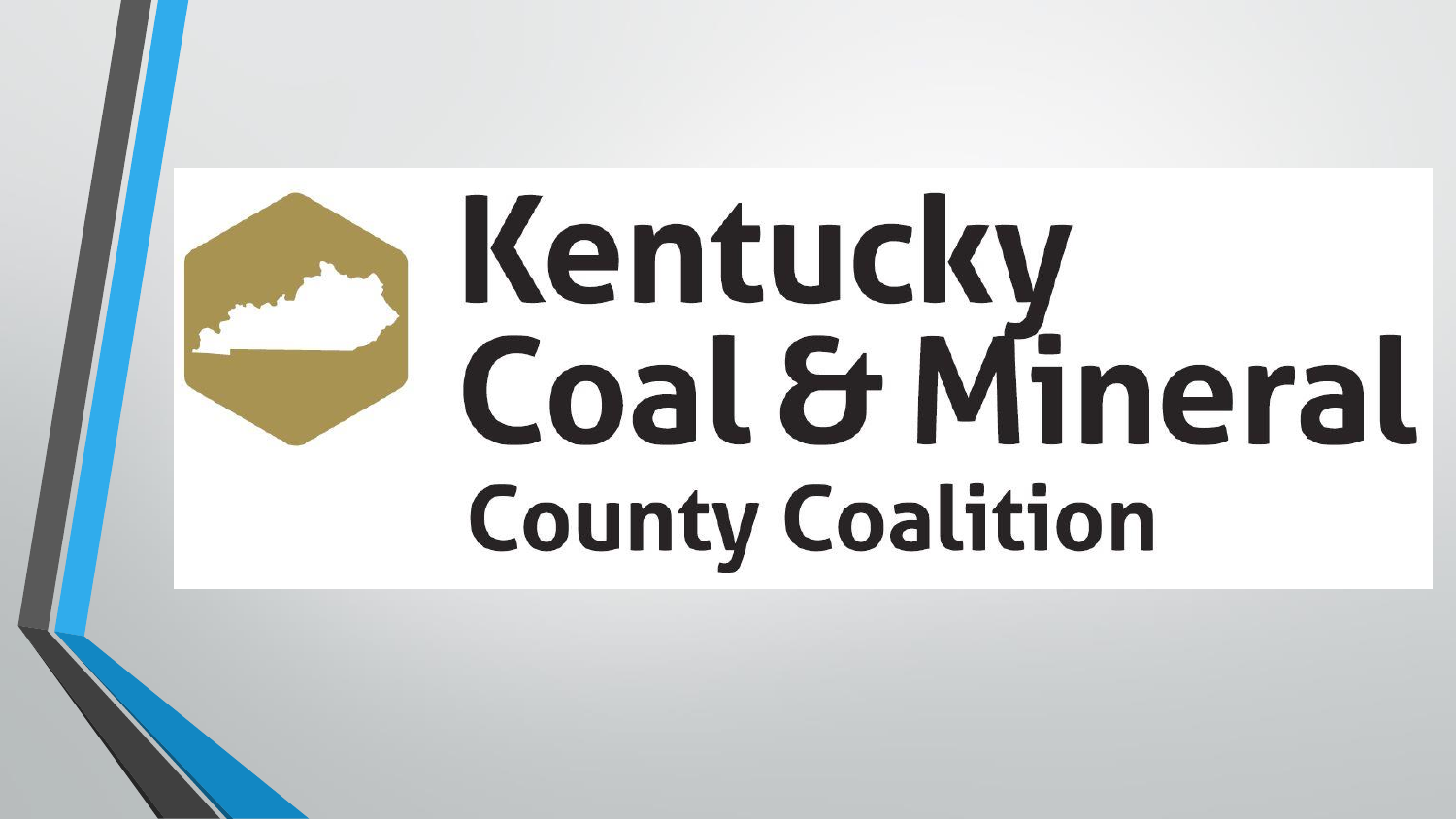## 2021 Coalition Board of Directors

Dan Mosley, President & Harlan County Judge/Executive Steve Henry, Vice President & Webster County Judge/Executive Mike Mitchell, Secretary/Treasurer & Knox County Judge/Executive Steve Tribble, Christian County Judge/Executive Perry Newcom, Crittenden County Judge/Executive Al Mattingly, Daviess County Judge/Executive Bobby Carpenter, Greenup County Judge/Executive

Brad Schneider, Henderson County Judge/Executive Darin Benton, Muhlenberg County Magistrate Scott Alexander, Perry County Judge/Executive Steve Kelley, Pulaski County Judge/Executive Adam O'Nan, Union County Judge/Executive Pat White, Whitley County Judge/Executive JC Young, Executive Director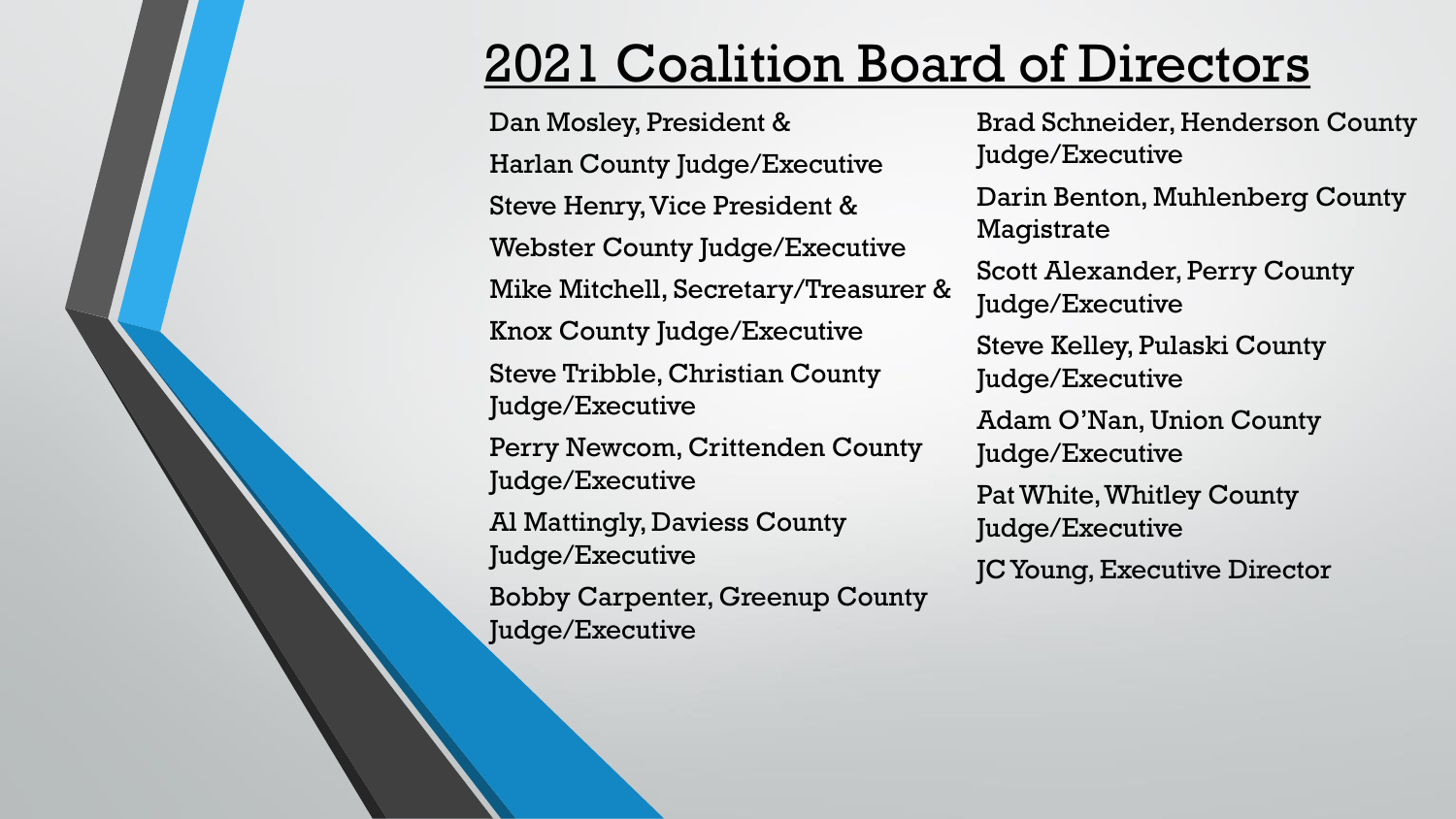#### **Current Coal Production Information**

| <b>Coal Severance Tax Collected by the State (Millions)</b> |                 |              |                 |
|-------------------------------------------------------------|-----------------|--------------|-----------------|
| <b>DATE</b>                                                 | <b>RECEIPTS</b> | <b>DATE</b>  | <b>RECEIPTS</b> |
| <b>FY00</b>                                                 | 145.1           | FY11         | 295.8           |
| <b>FY01</b>                                                 | 141.6           | FY12         | 298.3           |
| <b>FY02</b>                                                 | 160.2           | FY13         | 230.5           |
| <b>FY03</b>                                                 | 141.7           | FY14         | 197.5           |
| <b>FY04</b>                                                 | 147.5           | <b>FY15</b>  | 180.3           |
| <b>FY05</b>                                                 | 184.4           | FY16         | 120.6           |
| <b>FY06</b>                                                 | 224.5           | FY17         | 100.5           |
| <b>FY07</b>                                                 | 222             | <b>FY18</b>  | 89.6            |
| <b>FY08</b>                                                 | 233             | <b>FY 19</b> | 93.3            |
| <b>FY09</b>                                                 | 292.6           | <b>FY 20</b> | 60.1            |
| <b>FY10</b>                                                 | 271.9           | <b>FY 21</b> | 56.1            |

| <b>Coal Severed Tons in KY (Millions)</b> |             |              |             |
|-------------------------------------------|-------------|--------------|-------------|
| <b>DATE</b>                               | <b>TONS</b> | <b>DATE</b>  | <b>TONS</b> |
| <b>FY00</b>                               | 142.8       | <b>FY11</b>  | 120.9       |
| <b>FY01</b>                               | 135.3       | <b>FY12</b>  | 109.2       |
| <b>FY02</b>                               | 133.7       | <b>FY13</b>  | 86.8        |
| <b>FY03</b>                               | 121.5       | FY14         | 80.2        |
| <b>FY04</b>                               | 116.7       | <b>FY15</b>  | 74.6        |
| <b>FY05</b>                               | 121.3       | <b>FY16</b>  | 52.5        |
| <b>FY06</b>                               | 125.6       | <b>FY17</b>  | 45.6        |
| <b>FY07</b>                               | 119.8       | <b>FY18</b>  | 43.1        |
| <b>FY08</b>                               | 119.9       | <b>FY 19</b> | 42.5        |
| <b>FY09</b>                               | 119.8       | <b>FY 20</b> | 30.3        |
| <b>FY10</b>                               | 111.3       | <b>FY 21</b> | 25.6        |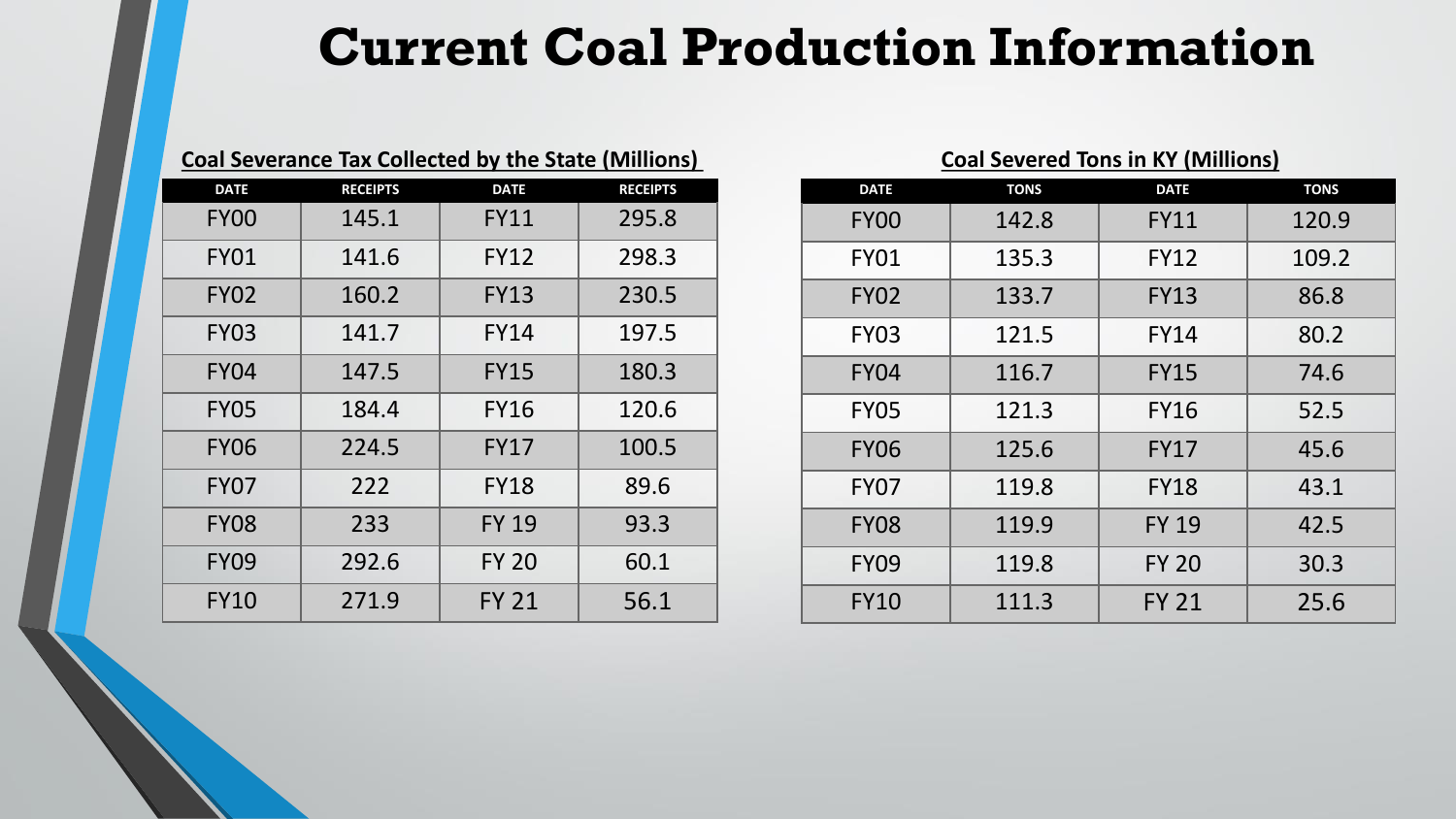The FY 2022 State Budget Coal Severance Projected Revenue:

- Total Projected Revenue: \$52.19 million
- Less the Debt Service Payment:  $$24.78$  million
- Less DLG/Admin fee: \$669,000
- **- Coal Producing Counties: \$26.4 million** (Projected)

*\*\*\* 2 Months of FY 22, July & August, Coal Severance Receipts totaled \$8.4 million, compared to \$7.3 million the year before.* 

#### **Thank YOU Legislators for working with Coal & Mineral Counties during the 2021 budget!!!**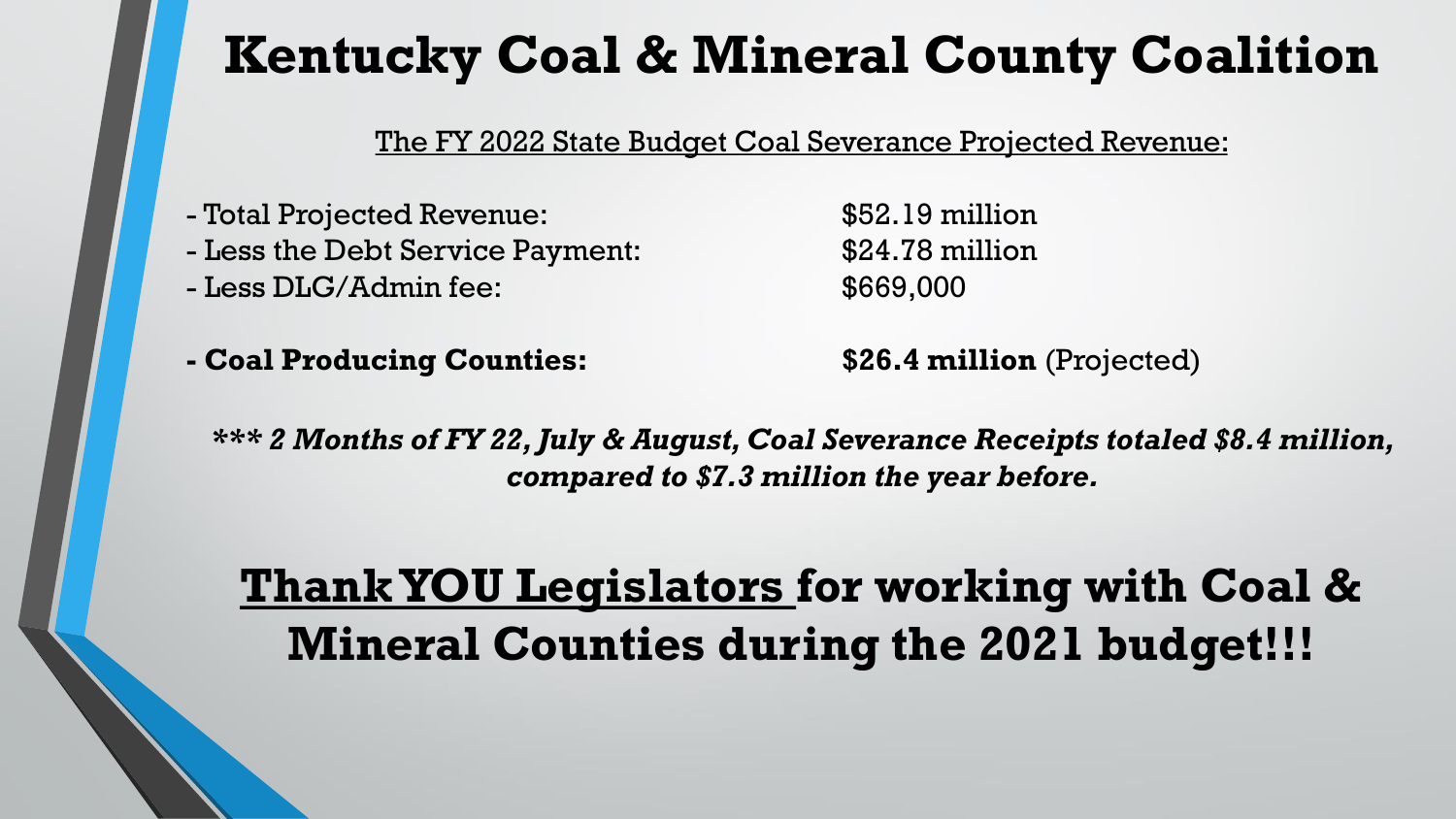#### **Current Mineral Production Information**

#### **Natural Gas**

| <b>DATE</b> | <b>RECEIPTS</b> | <b>DATE</b>  | <b>RECEIPTS</b> |
|-------------|-----------------|--------------|-----------------|
| <b>FY02</b> | 12.3            | <b>FY12</b>  | 22.5            |
| <b>FY03</b> | 14.7            | <b>FY13</b>  | 14.7            |
| <b>FY04</b> | 22.5            | <b>FY14</b>  | 19.0            |
| <b>FY05</b> | 25.3            | <b>FY15</b>  | 15.4            |
| <b>FY06</b> | 36.2            | <b>FY16</b>  | 6.4             |
| <b>FY07</b> | 32.3            | <b>FY17</b>  | 7.6             |
| <b>FY08</b> | 33.8            | <b>FY18</b>  | 9.8             |
| <b>FY09</b> | 42.2            | <b>FY19</b>  | 10.0            |
| <b>FY10</b> | 24.4            | <b>FY20</b>  | 4.6             |
| <b>FY11</b> | 24.9            | <b>FY 21</b> | 3.5             |

#### **Solid Minerals**

| <b>DATE</b> | <b>RECEIPTS</b> | <b>DATE</b>  | <b>RECEIPTS</b> |
|-------------|-----------------|--------------|-----------------|
| <b>FY02</b> | 12.4            | <b>FY12</b>  | 13.3            |
| <b>FY03</b> | 12.6            | <b>FY13</b>  | 13.3            |
| <b>FY04</b> | 13.7            | <b>FY14</b>  | 12.3            |
| <b>FY05</b> | 13.5            | <b>FY15</b>  | 15.1            |
| <b>FY06</b> | 14.5            | <b>FY16</b>  | 17.6            |
| <b>FY07</b> | 14.8            | <b>FY17</b>  | 16.9            |
| <b>FY08</b> | 16.4            | <b>FY18</b>  | 18.2            |
| <b>FY09</b> | 12.8            | <b>FY19</b>  | 18.9            |
| <b>FY10</b> | 13.3            | <b>FY20</b>  | 19.4            |
| <b>FY11</b> | 13.3            | <b>FY 21</b> | 20.6            |

**Oil**

| <b>DATE</b> | <b>RECEIPTS</b> | <b>DATE</b>  | <b>RECEIPTS</b> |
|-------------|-----------------|--------------|-----------------|
| <b>FY02</b> | 2.6             | <b>FY12</b>  | 12.0            |
| <b>FY03</b> | 3.1             | <b>FY13</b>  | 11.0            |
| <b>FY04</b> | 3.4             | <b>FY14</b>  | 13.1            |
| <b>FY05</b> | 4.7             | <b>FY15</b>  | 9.8             |
| <b>FY06</b> | 6.4             | <b>FY16</b>  | 4.7             |
| <b>FY07</b> | 6.2             | <b>FY17</b>  | 5.1             |
| <b>FY08</b> | 10.2            | <b>FY18</b>  | 5.4             |
| <b>FY09</b> | 8.4             | <b>FY 19</b> | 5.9             |
| <b>FY10</b> | 7.6             | <b>FY 20</b> | 4.6             |
| <b>FY11</b> | 8.3             | <b>FY 21</b> | 4.2             |

\*\*\* Receipts are in millions

\*\*\* Solid Minerals encompass limestone, sand, aggregate, etc…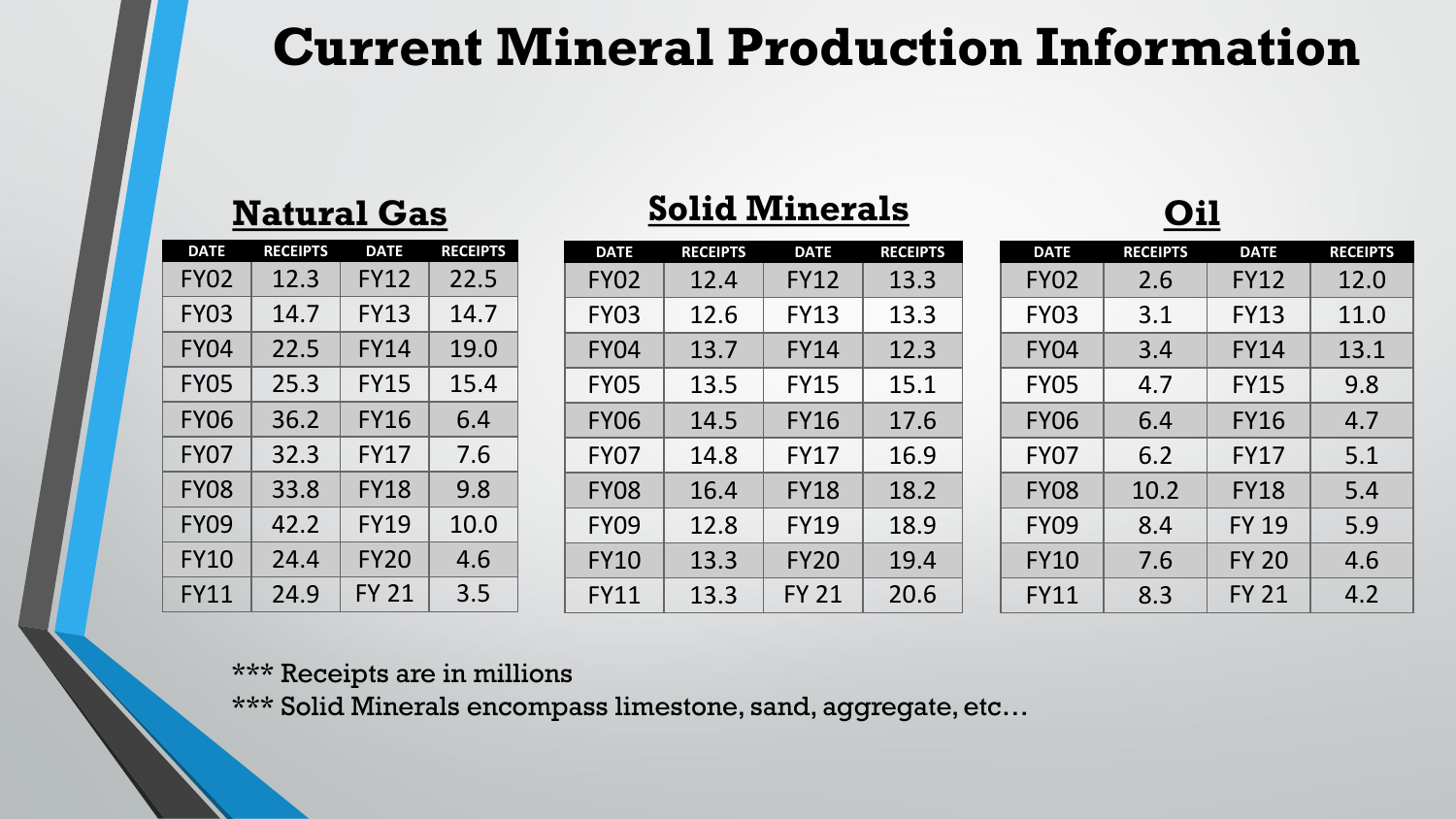The 2022 State Budget Mineral Severance Projected Revenue:

- Total Projected Revenue: \$28.05 million
- Less State General Fund \$14.026

**- Mineral Producing Counties: \$14.026 million** (Projections)

#### **Thank YOU Legislators for working with Coal & Mineral Counties during the 2021 budget!!!**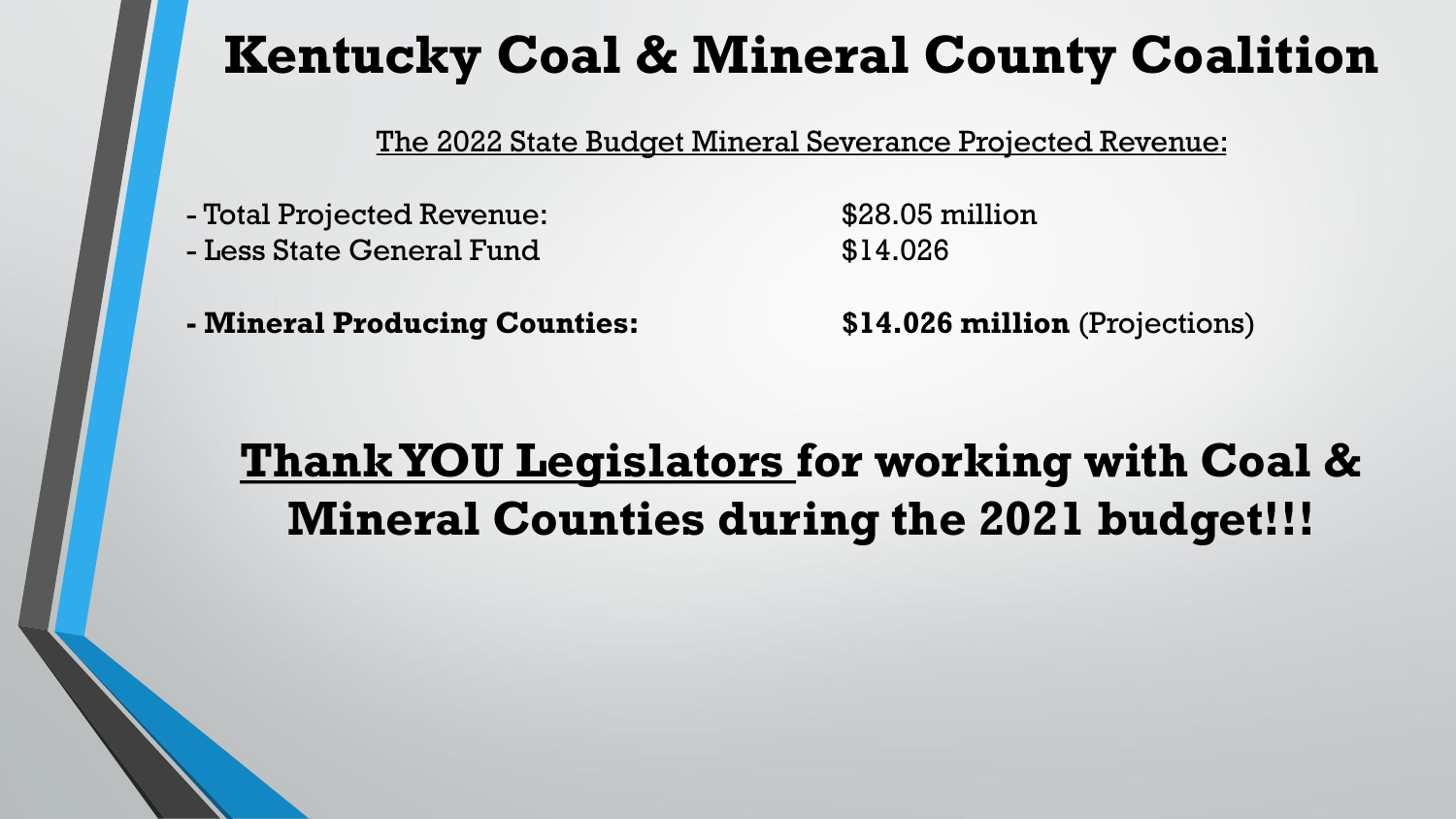#### **What is Coal & Mineral Severance used for in County Government?**

- 911 Call Centers
- Economic Development Projects
- Business Park Infrastructure
- Senior Citizen Services
- Sheriff's Office Expenses
- Emergency Management
- Rural Health Programs
- Pauper Burials
- Water/Sewer Projects
- County Jail Costs
- Fire Protection & Services
- Housing of Juvenile Offenders
- Health Departments
- EMS/Ambulance Services
- Conservation Districts
- Animal Control
- Solid Waste
- Debt Service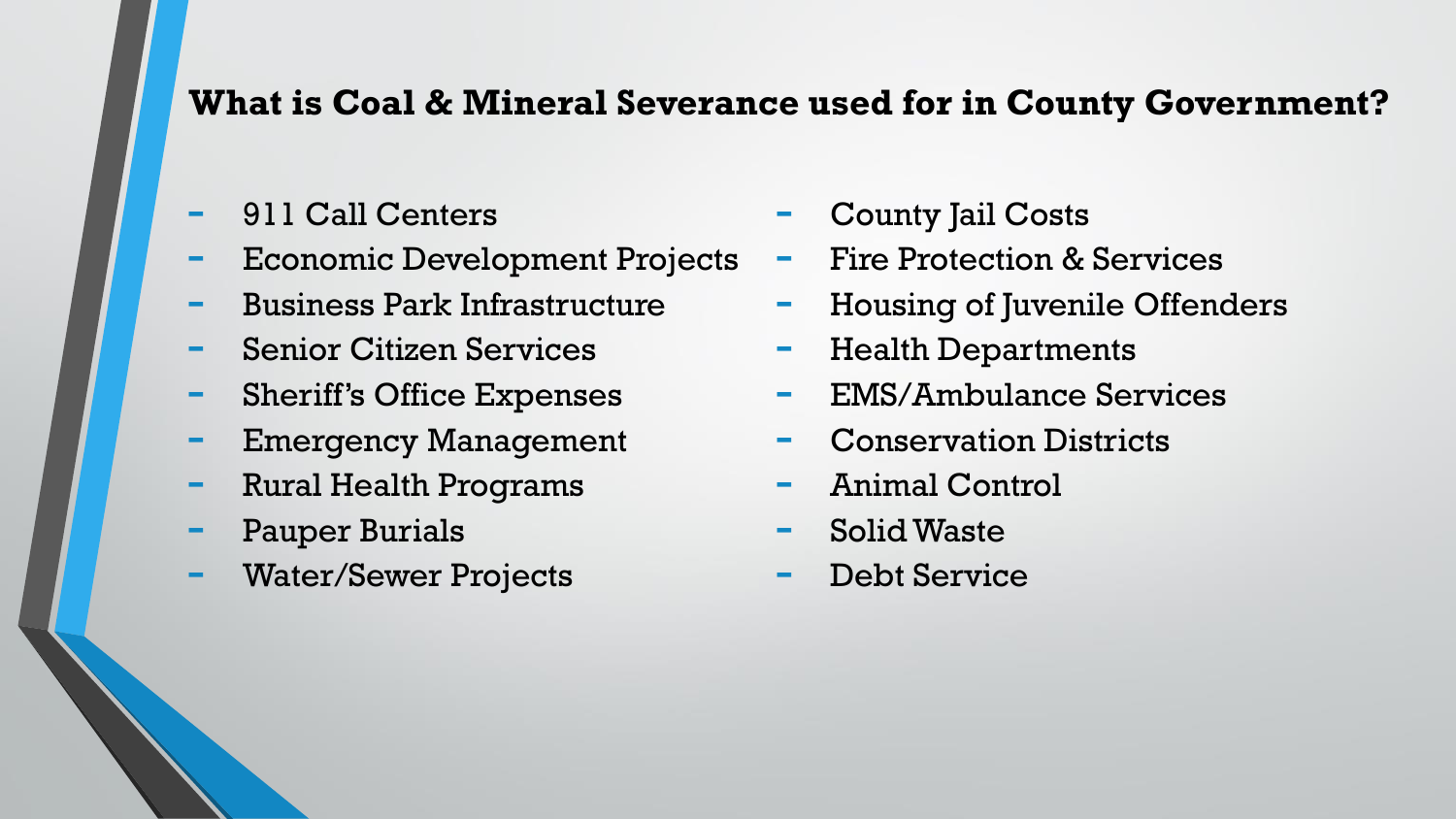#### **Thoughts to Consider**

The economy of the state as a whole is much more diverse and has more tools than coal & mineral producing counties.

CFG projects that the state general fund will receive continued gains from many other revenue streams such as sales, income, lottery, cooperate income taxes that Counties don't have access too.

Even though coal production is on a downward trajectory and mineral severance is down these past few years… The current severance benefit to coal & mineral Counties is enormous.